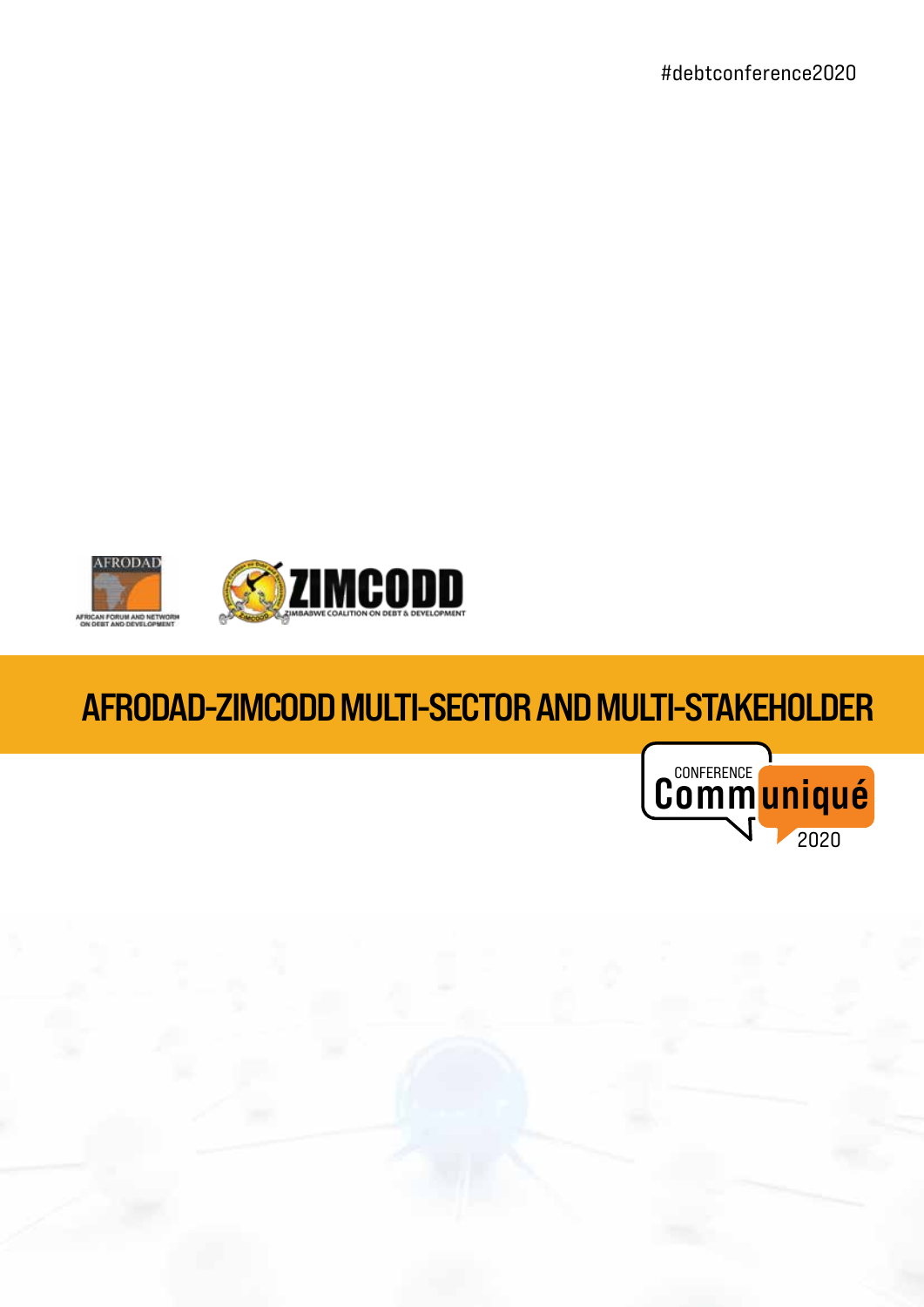*Bulawayo, Zimbabwe, 9 October 2020*. ZIMCODD and AFRODAD held an advanced multi-stakeholder conference on public debt in Bulawayo from 7-9 October 2020. The conference included speakers, discussants, and participants from the Parliament of Zimbabwe, Zimbabwe Revenue Authority, Ministry of Finance and Economic Development, Reserve Bank of Zimbabwe, private business organizations, youths, women groups, civil society, and developmental partners. This communique is delivered as a shadow report on the chronic problem of public debt in Zimbabwe and is framed through the lens of feminist, developmental, rights-based-cum-gendered approach, and innovative multi-sectoral responses to eradicating public debt in Zimbabwe. Zimbabwe has a weak economic performance and stakeholders agreed to lobby government, parliamentarians, and developmental institutions from the perspective of shifting geographies of capital. The conversation was held beyond the right/leftist narrative and ideation on debt ideology in Zimbabwe, and Zimbabweans must be sincere enough to give public debt a gendered responsive face and political economy analysis that considers the lived realities of women, youths, and other marginalised and vulnerable sections of the Zimbabwean society.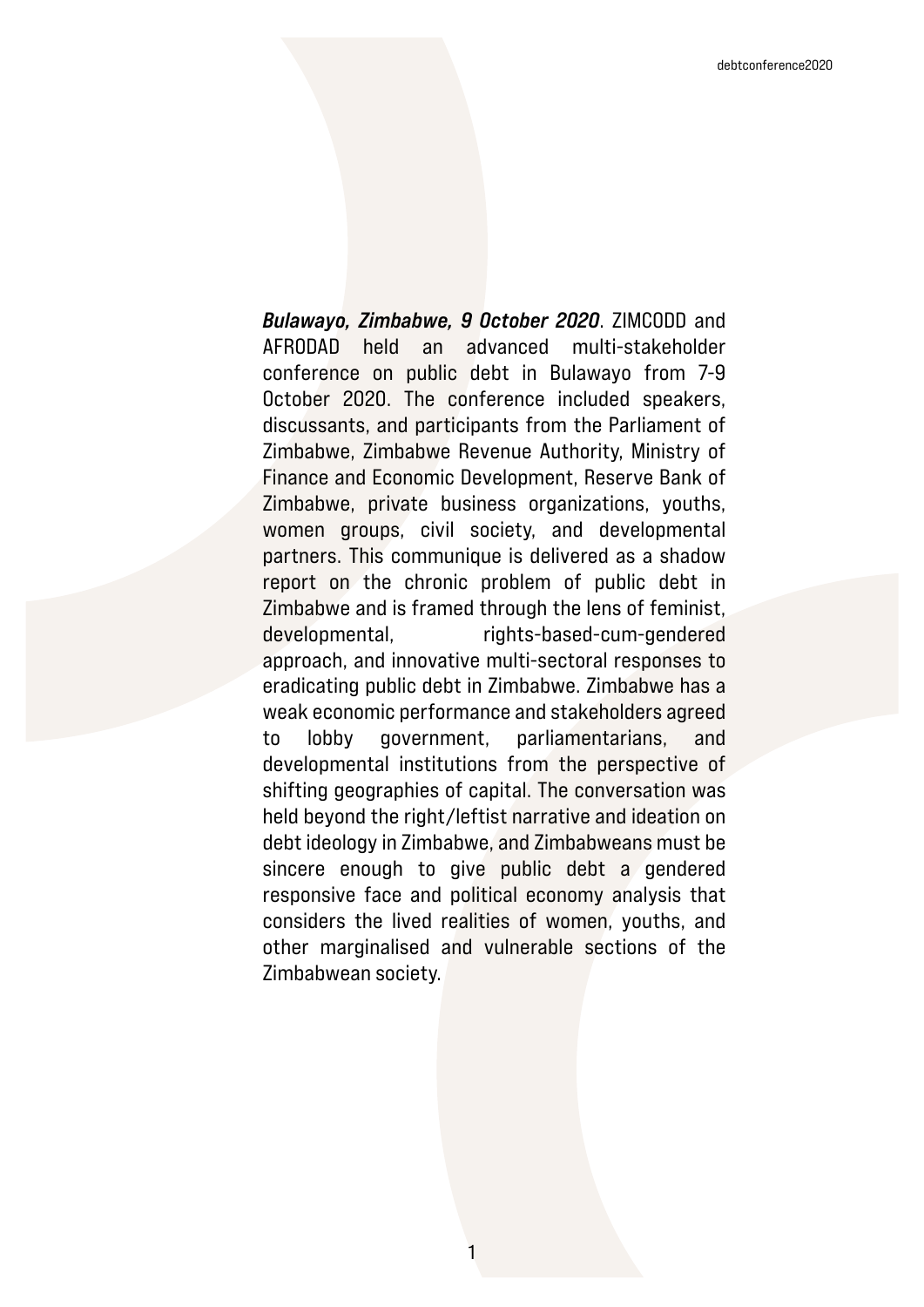## **FUNDAMENTAL AND SPECIAL RESOLUTION**

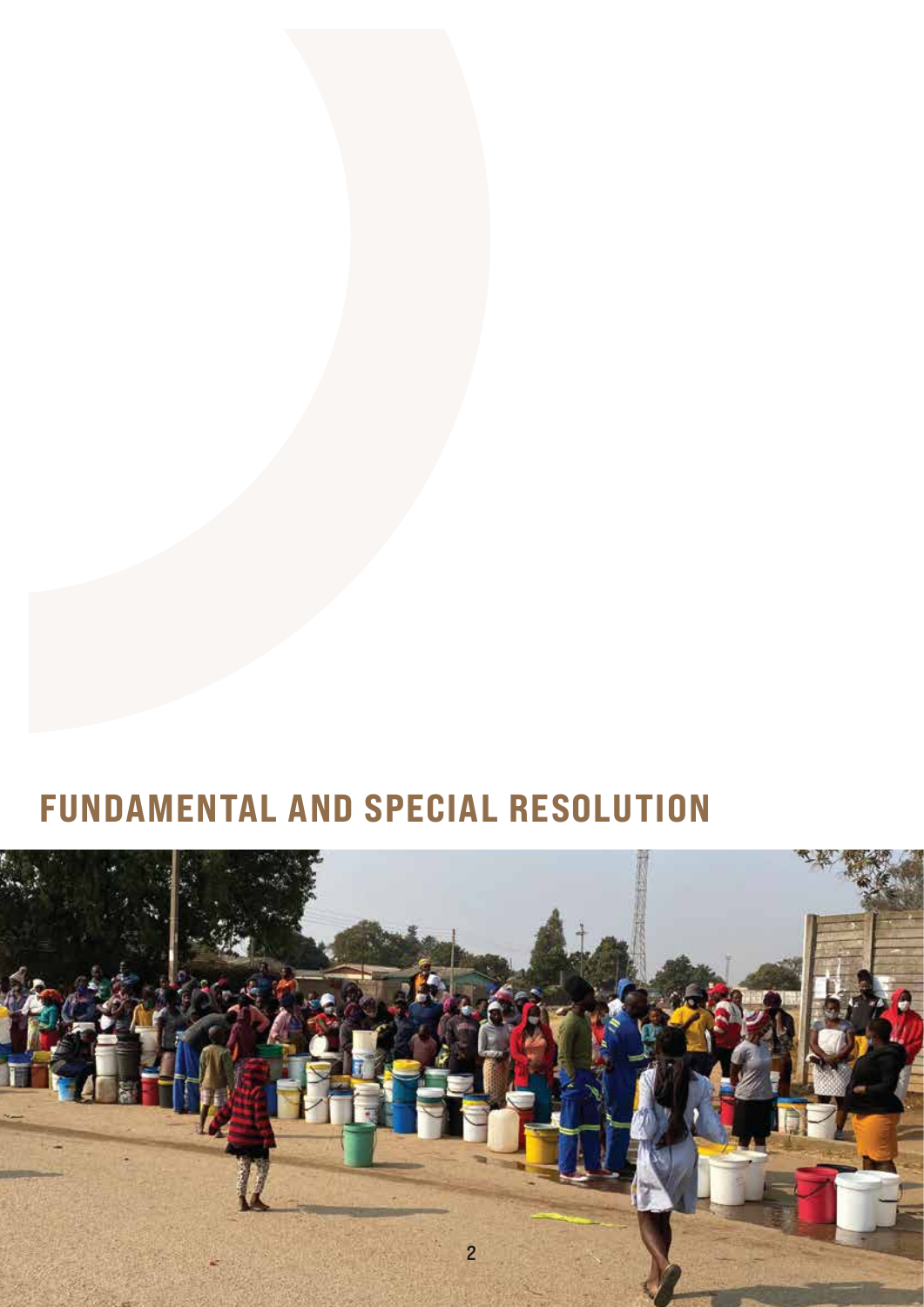**01**

The starting point is that Zimbabwe is in a serious debt crisis and the resolution of the debt should involve civil society. Significantly, a conference report was produced based on the papers that speak to the nexus between debt and women, children, human rights, illicit financial flows, natural resources, corruption, transparency and accountability, politics, economics and security. Africa has become an impoverished net lender to the world and loses US\$88 billion annually to illicit financial flows from criminal activities, commercial crimes, and corruption. This threatens the much-treasured sovereignty of African countries and their people. The debt woes affecting Africa and various countries have eroded public confidence and created a culture of trust deficit. This is exacerbated by the fact that Africa has also not been spared by the Coronavirus pandemic and other emerging geopolitical threats. Countries in the SADC sub-region such as Mozambique have pushed the African consciousness on debt through strategic litigation in local courts. Zimbabwe which is saddled with public debt which asphyxiates public and social service delivery can also interrogate seriously the odiousness of its debt from the colonial era and after independence.

**02** Zimbabwe should focus on feminisation of public debt by emphasizing on women-centered analysis of the debt debacle. While public debt in its variegated forms: external or domestic, odious or profligate, sustainable or unstainable has a human face, the stakeholders resolved unanimously that public debt should be feminized and given the face of a woman and other sectorial faces such as the youths, persons with disabilities and other vulnerable and marginalized groups in Zimbabwe. While the gender analysis should speak to all the gendered dimensions in Zimbabwe, the corpus of debt strategies, dialogic and participatory spaces should not stigmatise, romanticise and fictionalise the participation of marginalised and vulnerable sections of Zimbabwe. Their lived realities must urgently be adopted through deliberate policies to promote their equal participation in public debt meetings held by all stakeholders and practitioners as well as other state and non-state institutions. It was unanimously agreed that ZIMCODD and AFRODAD and all stakeholders should prioritise women's issues in the debt question in Zimbabwe since women are mostly affected by the debt challenges.

**03** Notching a debt justice movement that genuinely proffers an expose of the ideology and ideological state apparatuses or political economy analysis of the debt question should be essentialised and visibilised in Zimbabwe's debt engagement and resolution strategies. Fundamentally, lessons should be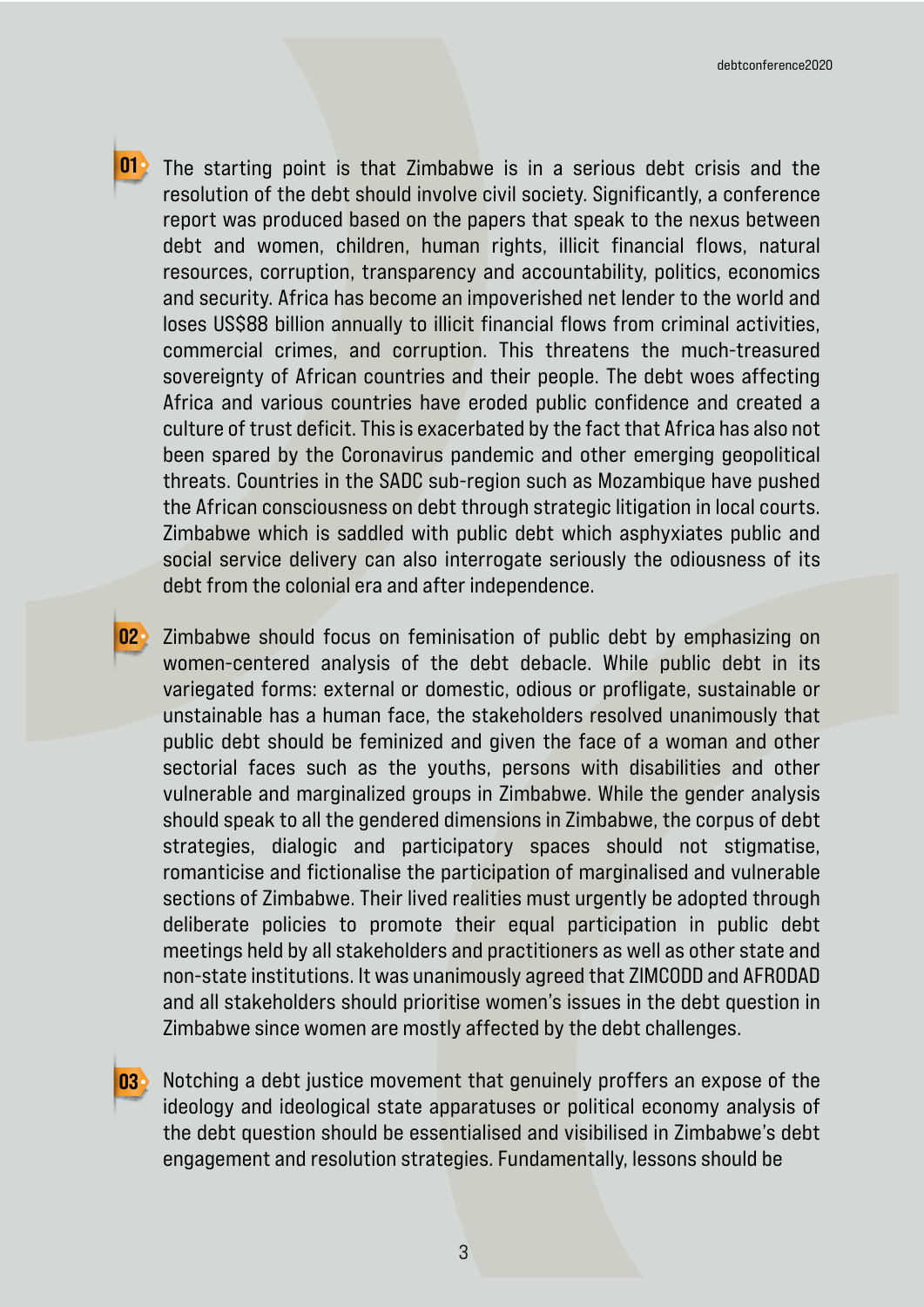drawn from strategic initiatives such as Mozambique's interrogation of the odiousness of various categories of debts through the active participation and engagement between the state and citizens.

## **04** Other judicious concerns

- a The esteemed multi-stakeholders unanimously agreed that inclusive, transparent, and widely consultative debt resolution strategies are the best way to involve citizens in the debt discourse. This is a welcome opportunity for state, oversight bodies, private and public citizens to institutionalise to work with community-based organisations and various sections of the Zimbabwean society in the debt resolution strategies.
- b Africa and Zimbabwe are endowed with natural resources and these should be used as vectors of development. Zimbabweans must be the proper stewards of their natural resources, especially mineral resources. The conference was thus a clarion call on the need to lessen the trade in raw materials and ensure that Zimbabwe and other African countries consider the social and economic implications of exporting raw minerals and oil resources. Linked to this is the need to unravel the ideological babel that focuses on debt forgiveness, austerity, and unstated debt that is not known within the radar of Parliament, civil society organisations, and transparency and accountability institutions. In this milieu, the stakeholders agreed to prioritise the political economy, security, and economic dimensions of debt by breathing life to noble policies such as the Lagos Plan of Action on poverty alleviation and elimination; the Mexico Declaration on aid (2002), the Doha Conference and Addis Ababa declaration (2015) which are important sources of international law that can help Zimbabwe deal with the debt question.
- **c** To this end, a human agency framework that focuses on various levels of leadership: the state, local authorities, civil society organisations, faith-based organisations, academic, and community-based leaders should be seen as the vectors of resource mobilisation. Human leadership offers an opportunity for innovative collective efforts that help Zimbabwe to avoid the path towards democratic deconsolidation, economic regression, and protectionism. There is a need for critical thought leadership which is also informed by Africa's trajectory towards 'African capitalism.' Specifically, the innovative human agency miraculously saved countries such as Rwanda from the debilitating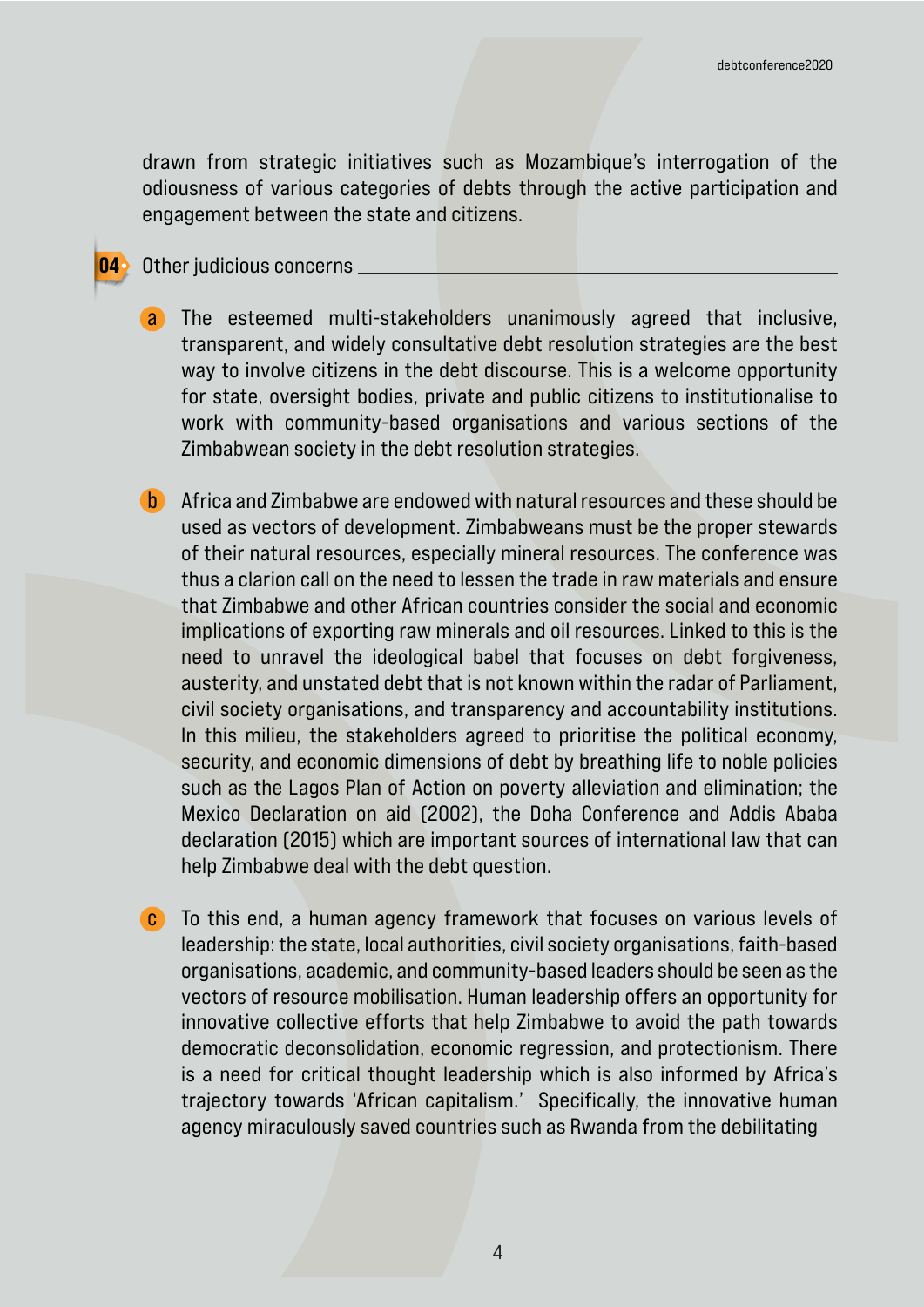effects of the Rwandan genocide and made Rwanda a stable economy.

The multisector engagement is also seen as a clarion call for Africa to have a common position on public debt. With Africa losing about US488 billion in through illicit financial flows annually, Africa must adopt a debt position on various creditors such as China, the Paris, and non-Paris clubs and other international financial institutions. Critically, there is a need for an Africa-Sino Debt approach that goes beyond the focus of the Forum for China-Africa Cooperation (FOCAC). It is in this that the multi-sector stakeholders also celebrated the current Government, the Second Republic's efforts in making the Continental Free Trade Area the vortex of development and economic growth for Zimbabwe. d

From the perspective of 4th generation human rights or the 4th industrial revolution, the multi-stakeholders resolved that state-owned entities, labour, and private sector should prioritise technological interventions to resolving the domestic and external debt. This calls for Zimbabweans to inject cancer that ends corruption decisively and combats the shadow economy that includes tax evasion and avoidance. The exploitation of opportunities offered by investing through the Fortune 500 should encourage Zimbabwe to be a good investment destination. Further, Zimbabwe must urgently draw lessons from South Africa which has a Commission that takes the fourth industrialisation issues such as artificial intelligence and biochemicals seriously. Linked to this is the need for the Ministry of Finance and Economic Development to ensure there is access to updated information on public debt; borrowing to support viable projects; and stoppage of fiscal incentives such as tax holidays. The Debt Management Office should ensure there is coordinated reportage from parastatals that is framed from good governance and corporate governance perspective. The role of the state in steering economic growth must also essentialise job-led economic growth and sound corporate governance. This can be achieved by closing the ideological vacuum on public debt as well as giving a nuanced analysis of the political economy challenges that are linked to the debt question. e

Importantly, while there is a need to formalise the informal sector in Zimbabwe, there is a need for innovative management of public resources; domestic resource mobilisation; responsible citizenry; multi-sector responses to service responses; and progressive taxation frameworks, and revenue f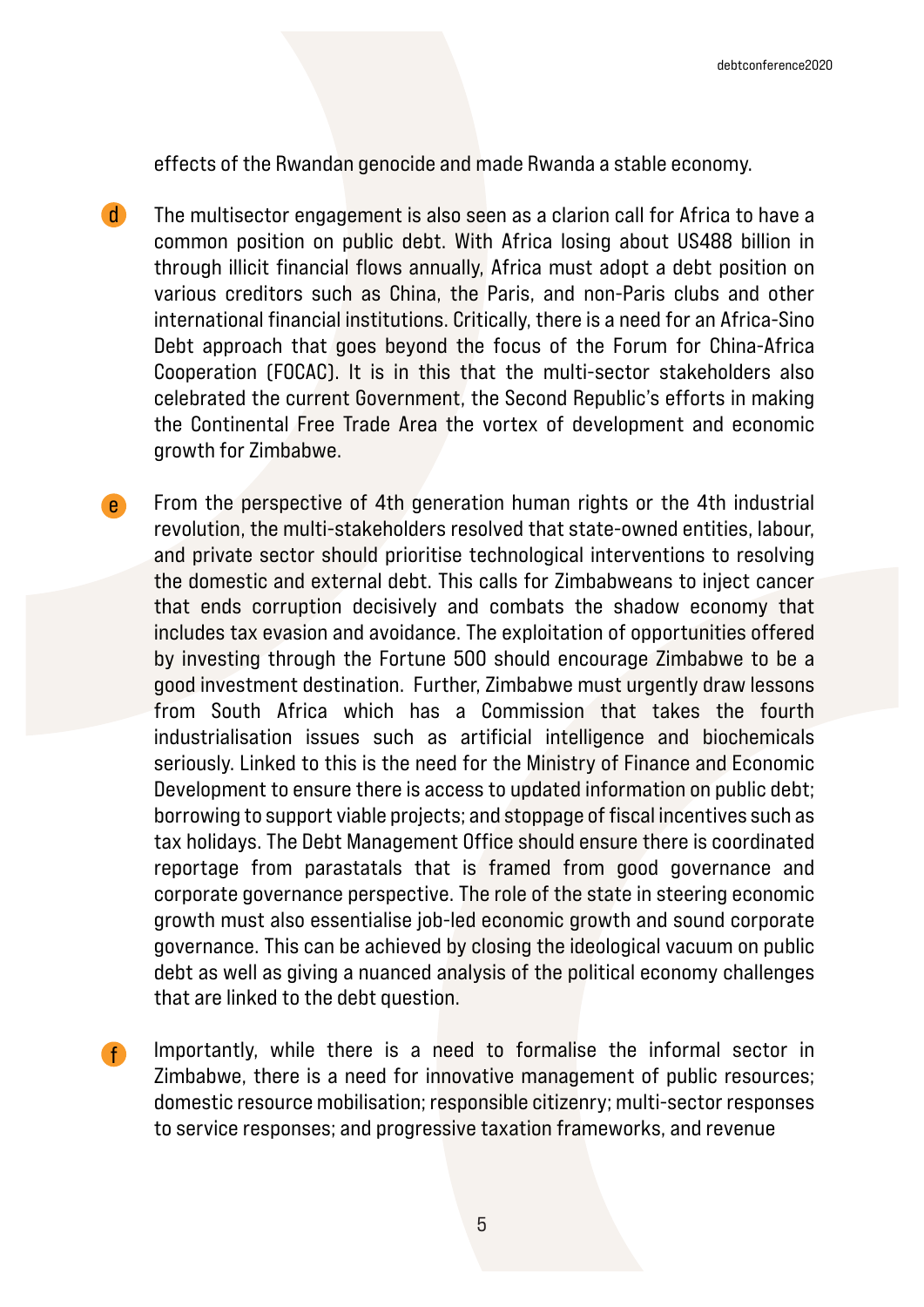generation. The is a need to shun the analysis of debts after borrowing for consumption. Zimbabwe must borrow for capital expenditure and institutions such as Unki, Mimosa and ZIMPLATS must be capacitated to prevent the exportation of gold with platinum wealth. From the perspective of representative and constitutional democracy, the state should seriously ensure that Parliament is appraised as contemplated by the Constitution on the delays in establishing a smelting centre for the three institutions especially given that they were given 2.5% tax concessions. Local communities serviced by various companies in the extractives must also benefit as contemplated by section 13 of the Constitution.

From a developmental and good governance perspective, Zimbabwe must decisively fight the twin challenges of corruption and debt which electrocute national development, stifle public finance management and threaten the rule of law and make elusive the enjoyment of various generations of human rights entrenched in the Constitution. The debt challenges must be given a human face that is steeped in the realisation that the cost of corruption and debt is hefty. While the arrest of persons that are accused of corruption is welcomed, the multi-stakeholders felt that prosecutions of such persons are not enough. The Zimbabwe Anti-Corruption Commission (ZACC) and various organisations it signed memorandum of understandings should profile people who are linked to corruption. Those accused of corruption should not be allowed to occupy public office until their cases are finalised and they are absolved of wrongdoing. Linked to this is the need to ensure that citizens are regularly and properly informed on the status of the Government's biometric processes on registration of public servants since Zimbabwe is losing \$4million to ghost workers. There is a need to deal decisively with the conflation of state and party interests in procurement projects; publicization of information on loans by the public debt management office; and active involvement of the Procurement Regulatory Authority of Zimbabwe (PRAZ) in the development of procurement guidelines for line ministries. The latter is critical especially following the Ministry of Health's failure to adhere to guidelines that culminated in the arrest of the former Minister of Health. g

Parliament's arms such as the Africa Parliamentary Network against Corruption (APNAC) Zimbabwe and its partners such as Transparency International Zimbabwe must emboss their oversight role in the management of the financial purse and also in demanding accountability from local h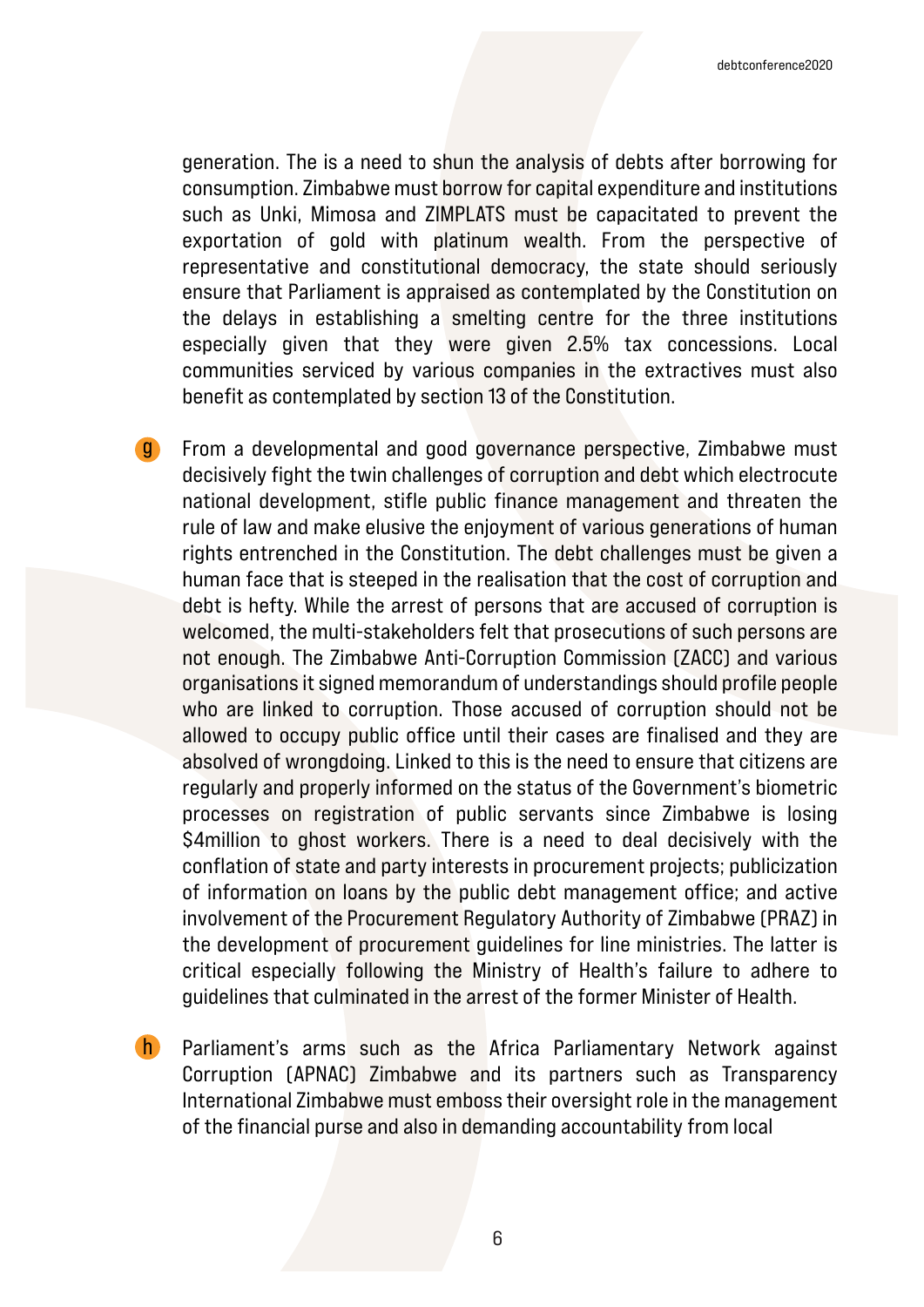authority on efficient reporting on public accounts. To this end, the role of the Ministry responsible for local government administration must also be interrogated in the public debt discourse. APNAC Zimbabwe and its partners must play an important role in driving ZACC's fight to investigate, identify, and implement the process for recovering assets including property converted to 'clean' money and stored outside Zimbabwe. Linked to this is the need to ensure that ZACC's Asset tracing, and recovery of assets initiative which is done with the assistance of international agencies will be futile without proper whistle-blower legislation. Whistle-blowers have shown that almost \$US7 billion in unexplained wealth is contributing to the ballooning debt for the country.

In ensuring that ZACC's investigative work is efficient, the stakeholders implored the prosecution services under the National Prosecution Authority to deal with the huge docket from ZACC. At the moment, ZACC's call to participate in drafting the Lay Bill on Whistle-blower Protection should be celebrated and Zimbabweans should utilise ZACC's portal on reporting corruption at www.zacc.online>tipoffs. It was agreed that emphasis must be placed on the fact that the "anti-corruption fight is a multi-stakeholder fight.' As such, the National Anti-Corruption Strategy under the auspices of a steering committee with ZACC and organisations such as National Association of Non-Governmental Organisations (NANGO), Transparency International Zimbabwe (TIZ), Ministry of Finance and Economic Development, the Law Society of Zimbabwe, the Judicial Service Commission, National Prosecuting Authority (NPA), and sub-committees must be publicised across all sections of the Zimbabwean population. ZACC partners such as the NPA must delegate some of their functions to ZACC to ensure the investigations-led approach to prosecuting corruption crimes. With ZACC empowered to hire specialised prosecutors for corruption cases, there is need for the RBZ's Finance Intelligence Unit, internal controls in the Ministry of Finance, the Special Anti-corruption Unit, and ZACC's partners to avoid overlapping roles in fighting corruption and financial crimes in Zimbabwe. This would ensure cohesion between such institutions. i

j Further, there is an honest need to deal with fragilities, explosions and  $\blacksquare$ implosions in the economy that continue to suffocate public health, education, and food and water rights. There is need to ensure that water is affordable, accessible and available as contemplated by General Comment 15 under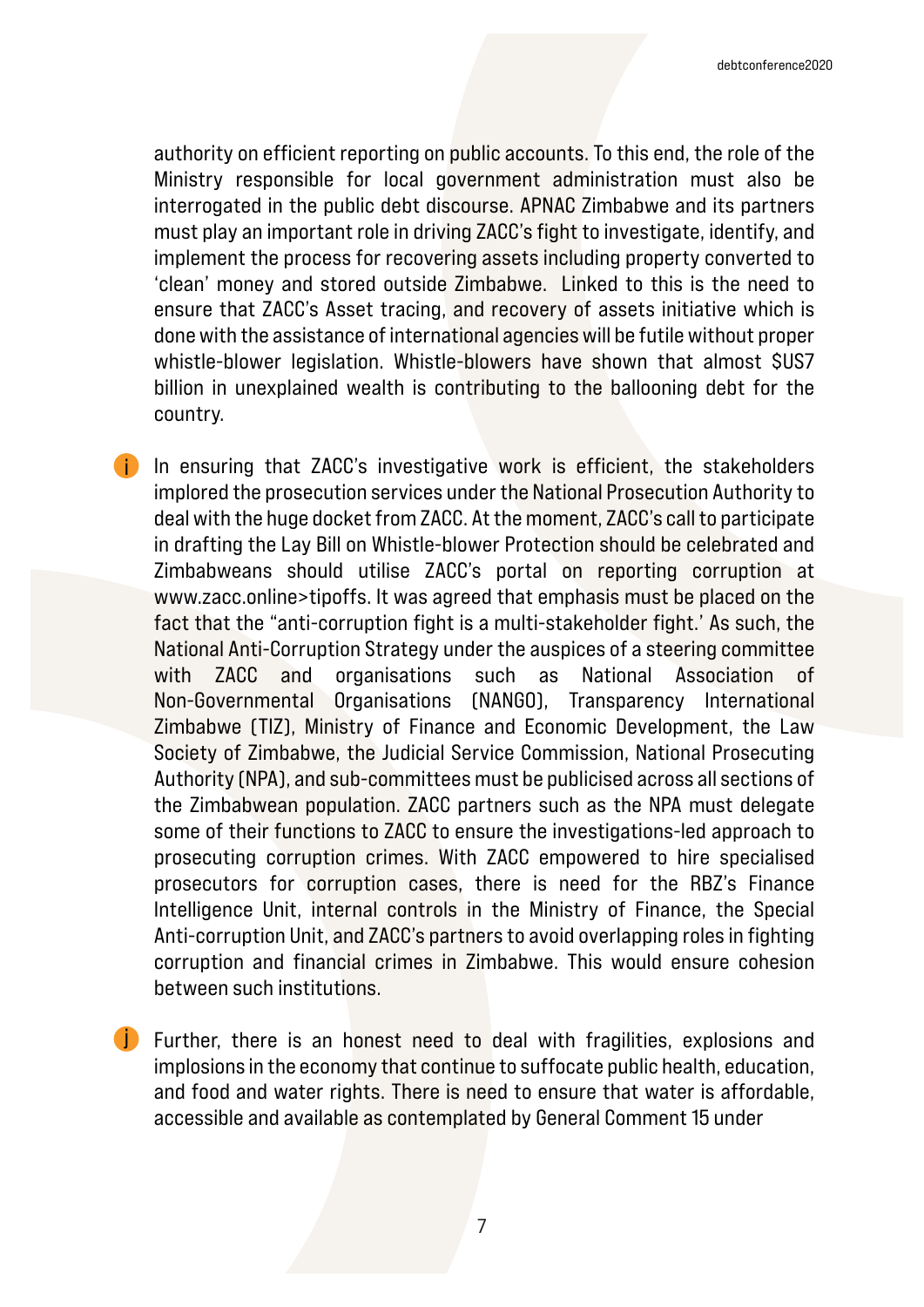international law. There should be honest reportage on Zimbabwe's commitment to the Abuja declaration on health, and also need to ensure that age is not used as a restriction to access healthcare. This also comes in the wake of increasing media reportage of the challenges faced by female adolescents in accessing medication during cases of unplanned pregnancy, sexually transmitted infections and other sexual reproductive services. Added to this is the lack of amenities to adhere to arrest high maternal mortality and infant mortality rates. Zimbabwe should focus on both the ability to pay and the ability to service the public debt so that there is a gender-responsive approach to public service.

Being serious about gender-responsive strategies help Zimbabwe deal with its high-risk country. There is a need to close the inequality gap and ensure that focus is not only placed on recurrent expenditures and non-capital developments. With the ZWL18billion stimulus package, there must be a prudent risk management system. This will ensure that Zimbabwe embosses intergenerational equity. There is a need to emphasize the ideology and morality on debt so that we seriously interrogate the odiousness nature of the debt: war-related, imposed, and regime debts. This will enable Zimbabwe to deal with challenges that short-circuit the capacity of local authorities and the nation to resolve their debts. Ultimately, national interests must be shaped in a manner that shuns organised racketeering and voracious appetites to borrow un-sustainably in contra-distinction to the constitutional ethos such as human rights, good governance, and the rule of law. k